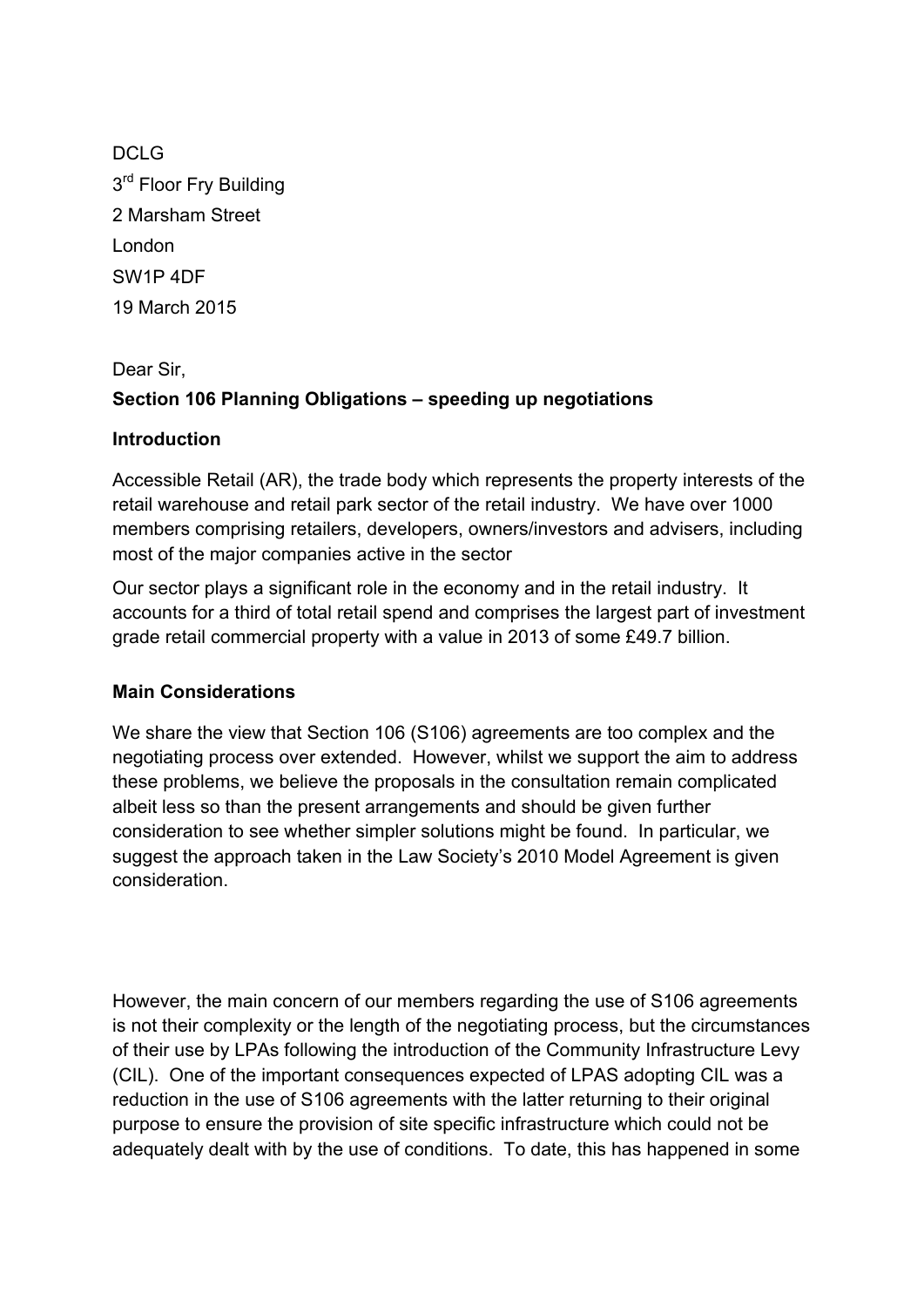LPAs only, an outcome which we believe is at least in part due to a failure to properly differentiate between the use of CIL and S106 agreements.

Given this, AR welcomes the proposed revised guidance in paragraph 13 of the consultation, but believes it should clearly state the principle that where CIL operates, S106 agreements should only be used to resolve a site specific infrastructure requirement and only then when it cannot be dealt with by condition.

#### **Question 1: Do you agree that Section 106 negotiations represent a significant source of delay within the planning application process?**

Yes. However, major developments often give rise to complex S106 agreements and guidance should recognise that they may need additional time.

# **Question 2: Do you agree that failure to agree or complete Section 106 agreements are common reasons for seeking extra time to determine a planning application?**

Yes.

# **Question 3: Do you agree that the current legal framework does not provide effective mechanisms for resolving Section 106 delays and disputes in a timely manner?**

Yes. A straightforward appeal mechanism is needed. Perhaps this could be based on adopting a key element by which commercial contracts are often negotiated and agreed between parties. Here the key components (Heads of Terms) are agreed early on in the process with the subsequent contract given detailed expression to these terms. In the context of S106 agreements, suggested Heads of Terms could be submitted with the application and agreed whilst the application is being considered. Failure to subsequently adhere to the Heads of Terms would constitute a basis for appeal.

# **Question 4: Do you agree that legislative change is required to bring about a significant reduction in the delays associated with negotiating Section 106 agreements?**

Yes. Although improved guidance would be very helpful, we believe stopping the inappropriate use of S106 agreements will only be secured through legislation.

# **Question 5: Do you agree that any future dispute resolution mechanism should be available where Section 106 negotiations breach statutory or agreed timescales?**

Yes.

**Question 6: Do you agree that a solution involving an automatic or deemed agreement after set timescales would be unworkable in practice?**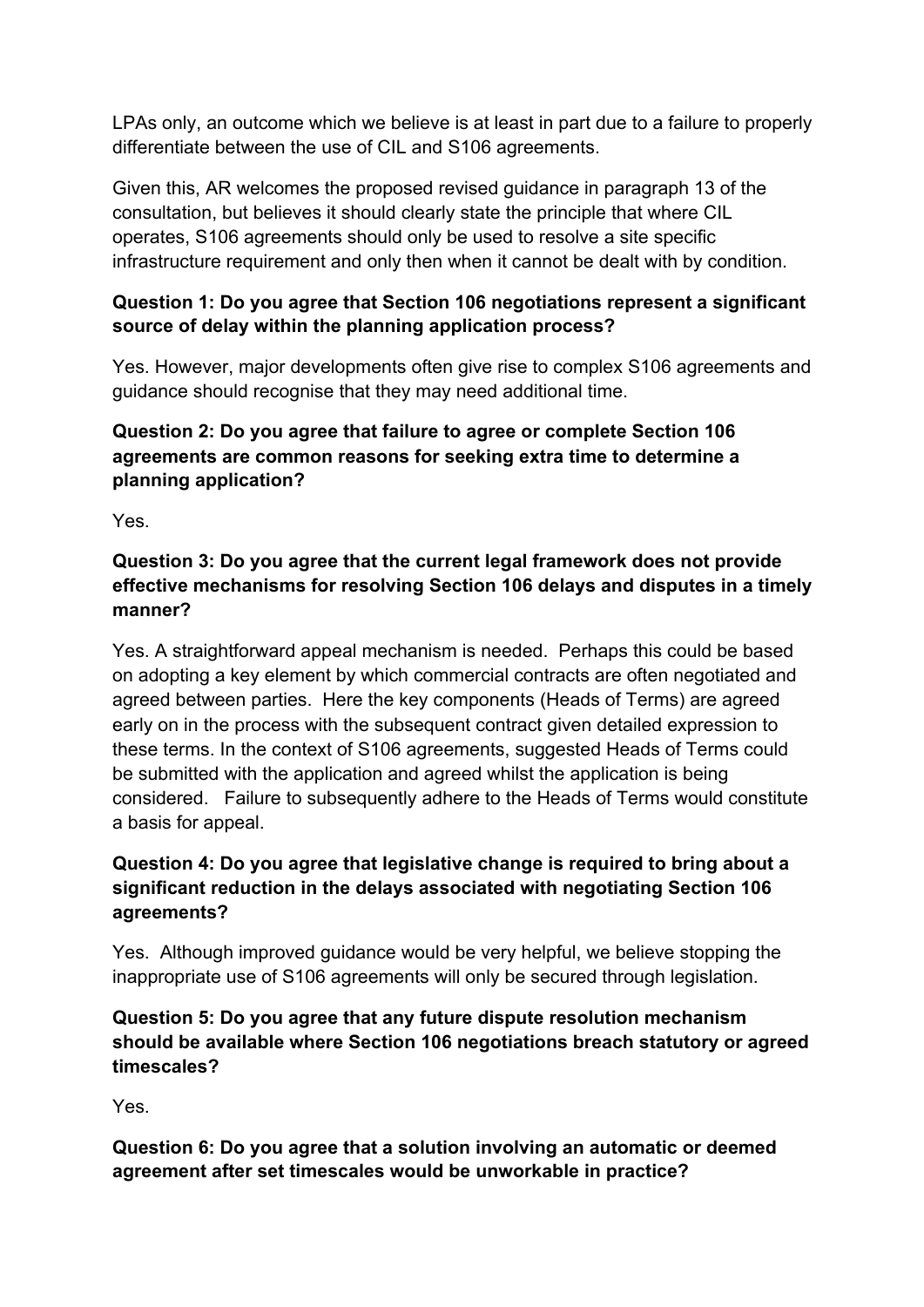Yes.

**Question 7: Could submission of a draft Section 106 agreement or unilateral agreement during the negotiation process be a requirement of being able to seek dispute resolution where statutory or agreed timescales are breached?**

Yes.

**Question 8: Do you agree any dispute resolution mechanism would need to be binding on the parties involved?**

No.

**Question 9: Which bodies or appointed persons would be able to provide the dispute resolution service?**

A qualified person appointed by the President of the RICS, RTPI or other appropriate chartered professional body. . .

# **Question 10: How long should the process take?**

The issues are likely to be more limited than in the consideration of a planning appeal and it should be possible to reach a quicker conclusion. No more than three months would be needed. .

### **Question 11: Do you agree that the body offering Section 106 dispute resolution should be able to charge a fee to cover the cost of providing the service?**

Costs should be awarded according to the usual practice adopted in dispute resolution.

#### **Question 12: Should all types of planning application have recourse to Section 106 dispute resolution?**

Yes.

# **Question 13: Do you consider that any dispute mechanism would need to also involve the determination of the related planning application?**

No. Moreover, it would be undesirable as different skills are needed to decide other elements of the planning determination process.

# **Question 14: Are there any ways in which this could be done where only the Section 106 agreement is the subject of the resolution mechanism?**

No comment.